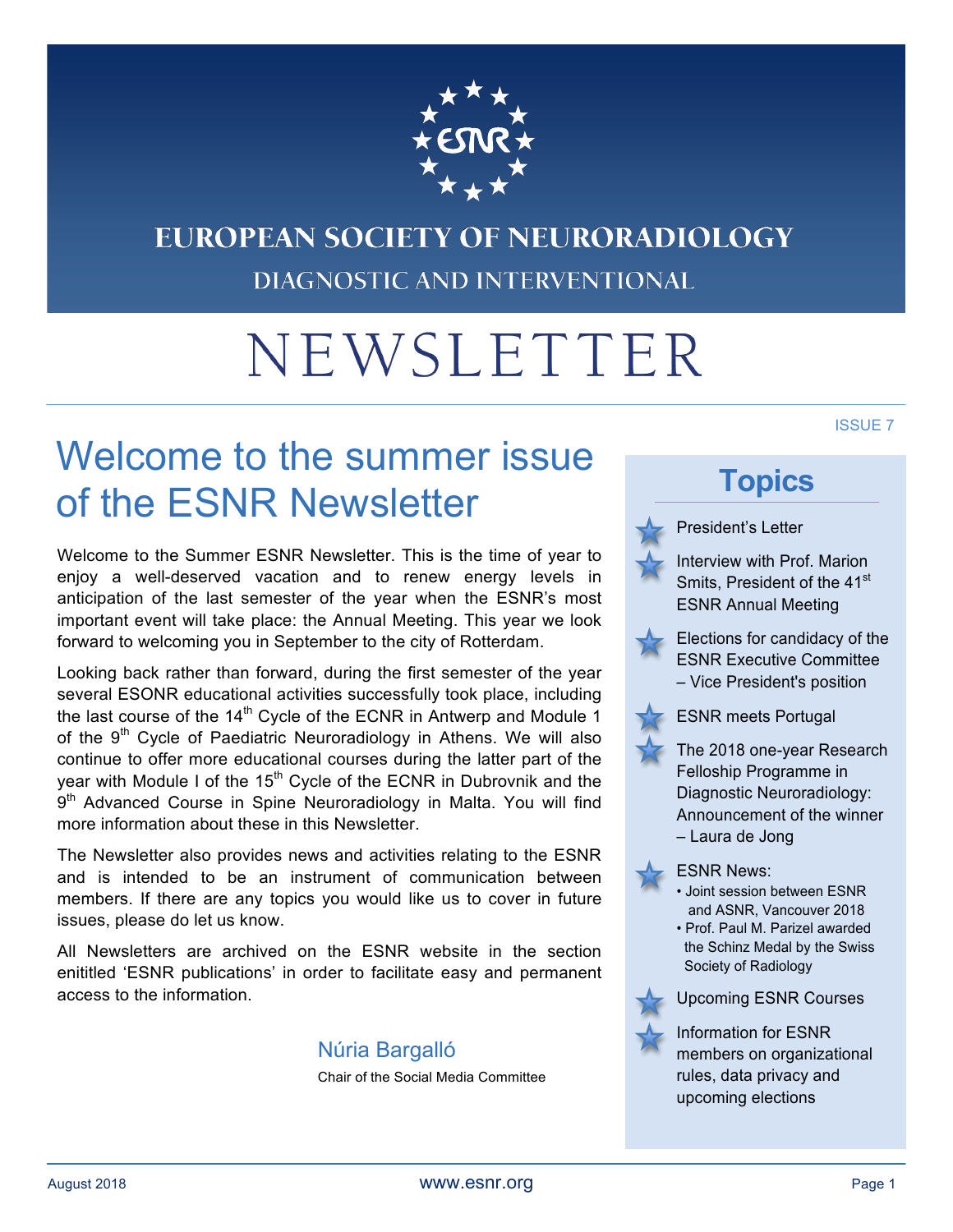



Dr Alex Rovira Cañellas

# President's Letter

Welcome to the third ESNR Newsletter of 2018. This is a busy time of year for ESNR as it prepares for the  $41<sup>st</sup>$  ESNR Annual Meeting, which takes place in Rotterdam on 19–23 September. This year's Congress looks to be another exciting meeting with many excellent educational and scientific presentations in the field of Diagnostic and Interventional Neuroradiology, which will attract many attendees, not only from Europe, but also from many non-European countries. Particular thanks go to Prof. Marion Smits (Congress President) and to all members of the Scientific Committee for their hard work and great enthusiasm in preparing for this year's Congress. I really believe that the 2018 ESNR Annual Meeting will be the best ever in the history of our Society.

The 2018 ESNR Annual Meeting will be the second ever held in the Netherlands, a country that has contributed much to research and education in Neuroradiology. Many excellent Dutch Neuroradiologists have made important contributions in this radiological field, and it is therefore appropriate that the Netherlands again hosts an ESNR Congress, after the first one organized by Prof. J. Valk in Amsterdam in 1985.

As President of ESNR, I am extremely happy and proud that ESNR continues to take a leadership role in Neuroradiology in Europe. The increase in the number of individual and institutional members, the great success of our educational courses, and the increasing number of members that received the European Diploma in Neuroradiology (EDiNR), clearly reflects the strength and growth of our Society.

I hope that you find this newsletter informative and will be encouraged to attend what should be an excellent ESNR Annual Meeting.

> *Dr Alex Rovira Cañellas* President of the ESNR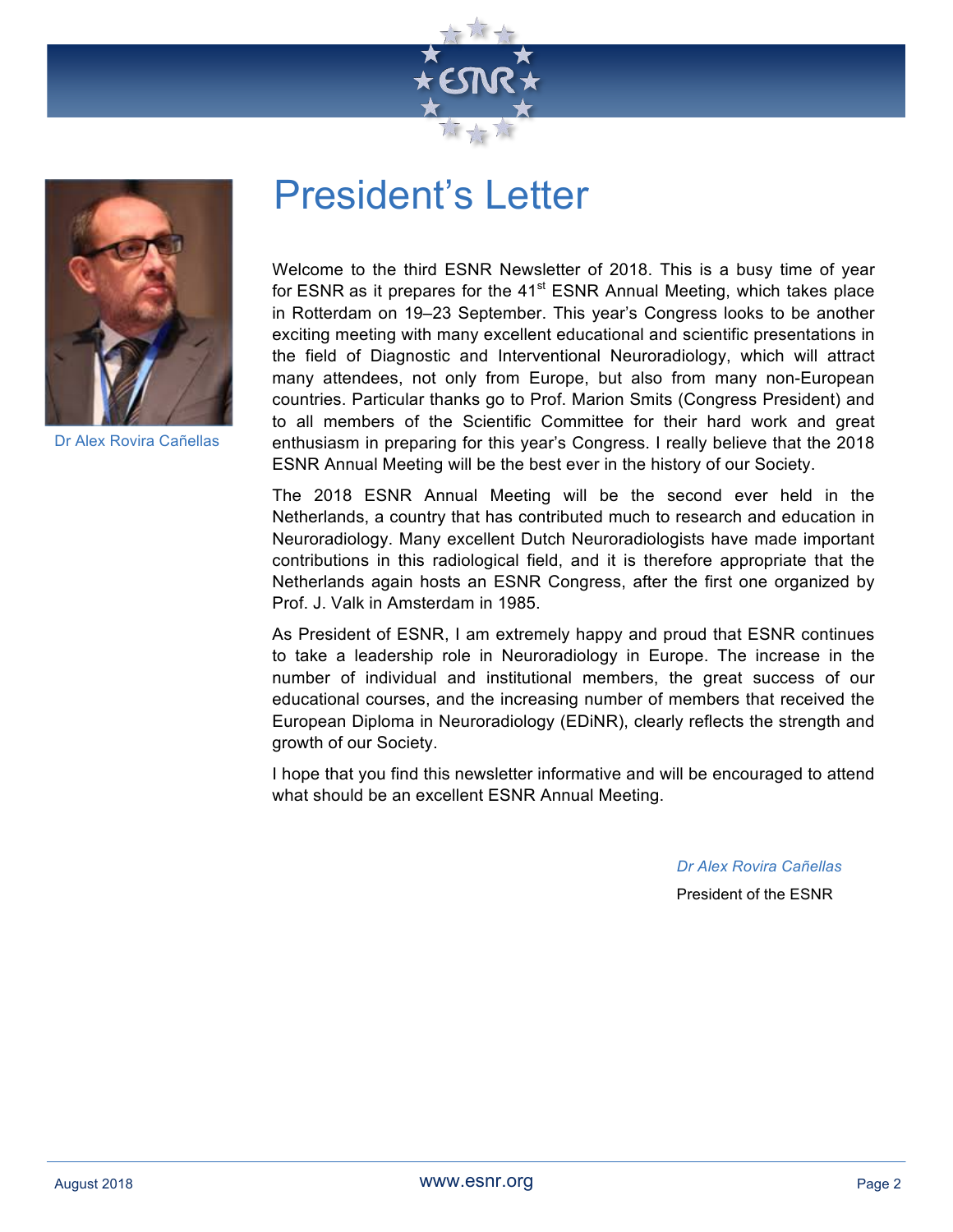

### Interview with Prof. Marion Smits

President of the 41<sup>st</sup> ESNR Annual Meeting and 25<sup>th</sup> Advanced Course in Diagnostic Neuroradiology and the 10<sup>th</sup> Advanced Course in Interventional Neuroradiology in Rotterdam, The Netherlands, 19-23 September 2018



Marion Smits, MD PhD

Yelda Özsunar, a member of the European Society of Neuroradiology's Social Media Committee, interviewed Prof. Marion Smits, President of the 41<sup>st</sup> Annual Meeting of the ESNR which will be held in Rotterdam, the Netherlands between 19–23 September 2018. The  $25<sup>th</sup>$  Advanced Course in Diagnostic Neuroradiology and the 10<sup>th</sup> Advanced Course in Interventional Neuroradiology will also take place during this period.

The following questions and Prof. M. Smits' answers will be of interest to anyone considering attending the meeting.

Y. Özsunar: Why did you choose the city of Rotterdam to host attendees of the  $41<sup>st</sup>$ ESNR meeting?

M. Smits: That's easy: I have lived and worked in Rotterdam since 2000, when I started my training in Radiology and my PhD research, and I am deeply in love with this city. I moved around a lot before I came to live here, even as a child, so until I moved here I didn't really have a place I would have called my home town. But now I do: Rotterdam is my home. It is a very dynamic, vibrant, young city, very down to earth and outspoken, a true melting pot of cultures: not just geographically (we have over 170 nationalities in Rotterdam), but also of people's interests… From one street to the next you can find yourself walking into a completely different world, from the beautiful sea merchant houses of our Golden Age to current street culture with a bit of a rough edge. I think it is therefore the perfect location to host an international meeting, where we want to learn from, and be inspired by, people who all have their own vision on the world and their field. We chose 'Port of Inspiration' as the theme for this conference, referring of course to Rotterdam being the largest port in Europe, and to our aim of inspiring everyone attending the conference.

Y. Özsunar: Can you tell me a little about Erasmus, or more precisely, Desiderius Erasmus Roterodamus? Why is Erasmus important for the city of Rotterdam? How are science in the Netherlands and Europe influenced by his scientific and philosophic vision?

M. Smits: Well, speaking of inspiration. I believe Erasmus is one of the most inspiring people who ever lived. Although it is not entirely certain, Erasmus was probably born in or near Rotterdam, as his full name implies, and he lived here for a while. But, in the true spirit of Rotterdam's multicultural population, he stated that we are all 'citizens of the world'. You will find another one of his quotes at Rotterdam's central station, saying 'distance separates bodies, not minds'. His name is, of course, very well known to the European student exchange programme, which again I feel is so important: seeing different cultures, learning to see other people's points of view, opens your mind and that's what science needs. Not only science of course, but that's another subject!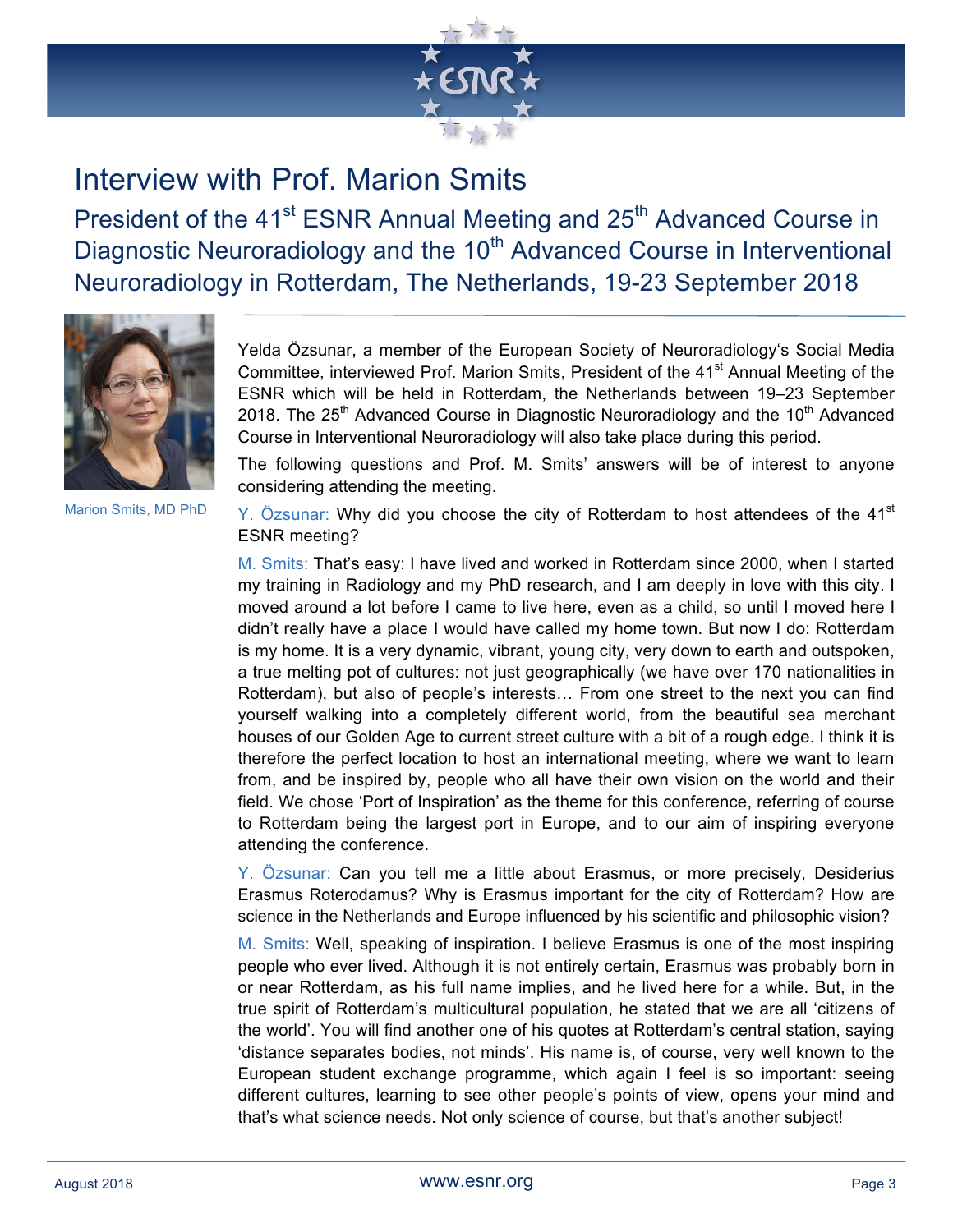

Y. Özsunar: How and why is this meeting important for Neuroradiologists and the field of Neuroradiology in the Netherlands? Can you tell us briefly about the problems and achievements of Neuroradiologists in your country?

M. Smits: It is such an honour for us to host this meeting here in the Netherlands! We have a very active Neuroradiological community, and all our Fellows follow the ECNR course programme, so we feel very connected to the ESNR. But it's only the second time that the ESNR has had its annual meeting with us, so we're absolutely thrilled! I think the problems we face are very universal: the workload is ever increasing, while there is less and less funding, but overall I know that we are very fortunate to have so many good institutions with excellent and well-established Neuroradiologists and so much talent. We are a small country, which means we maybe lack the power of numbers, but it gives us the huge advantage of being able to work together fairly easily. Probably the best-known recent success story is the MRCLEAN study, which was only possible through the fantastic collaboration of many centres across the nation.

Y. Özsunar: What are the important features of this meeting? Who will obtain the most benefit from this congress? What do you recommend to residents who are not so familiar with the programme?

M. Smits: We have aimed to make this a meeting for everyone: for people who are still early in their careers, for general radiologists who have an interest in Neuroradiology, and for Neuroradiologists who have been in the field for a while. To the residents I very much recommend the interactive case sessions in the morning – these will be a fun and practical start to each conference day. I think the advanced courses will be of interest to all of us as they highlight new developments and practical problems that all of us have to deal with, whatever our level. You will see that we've taken a slightly different approach to many of the educational sessions, to enforce a bit of interaction between fields. So, for instance, we have not got a dedicated session on dementia or brain tumours, but instead you will find that various aspects of these diseases are spread across sessions, where they are combined with similar aspects of other diseases. This way we hope to bring topics and people together to learn from each other, as they would otherwise have remained separate.

Y. Özsunar: Are there novel or highlighted topics in the scientific programme?

M. Smits: What's new this year are the so-called 'new horizons' sessions: these are scientific sessions dedicated to one particular topic, and which start with a keynote lecture on what is currently happening in this particular field. We hope this brings together both the experts in the field and those who want to learn more about it, and this will help them to engage with each other. Furthermore, we will have a set of fun and dynamic 'poster pitch' sessions, where lots of people will get to pitch their poster very briefly, resulting in a broad overview of what's on offer in the poster area and, of course, the current research highlights in Neuroradiology. I would also like to highlight the opening lecture (during the opening ceremony) and the keynote lectures: these will be given by people who have personally inspired me, and I am sure they will inspire everyone else too!

Y. Özsunar: I know that you expend a lot of effort encouraging Neuroradiologists within the Society to socialise and exchange ideas, as well as to improving relationships with other related scientific organisations and disciplines. Will you continue to do that at this meeting? If so, what are your plans?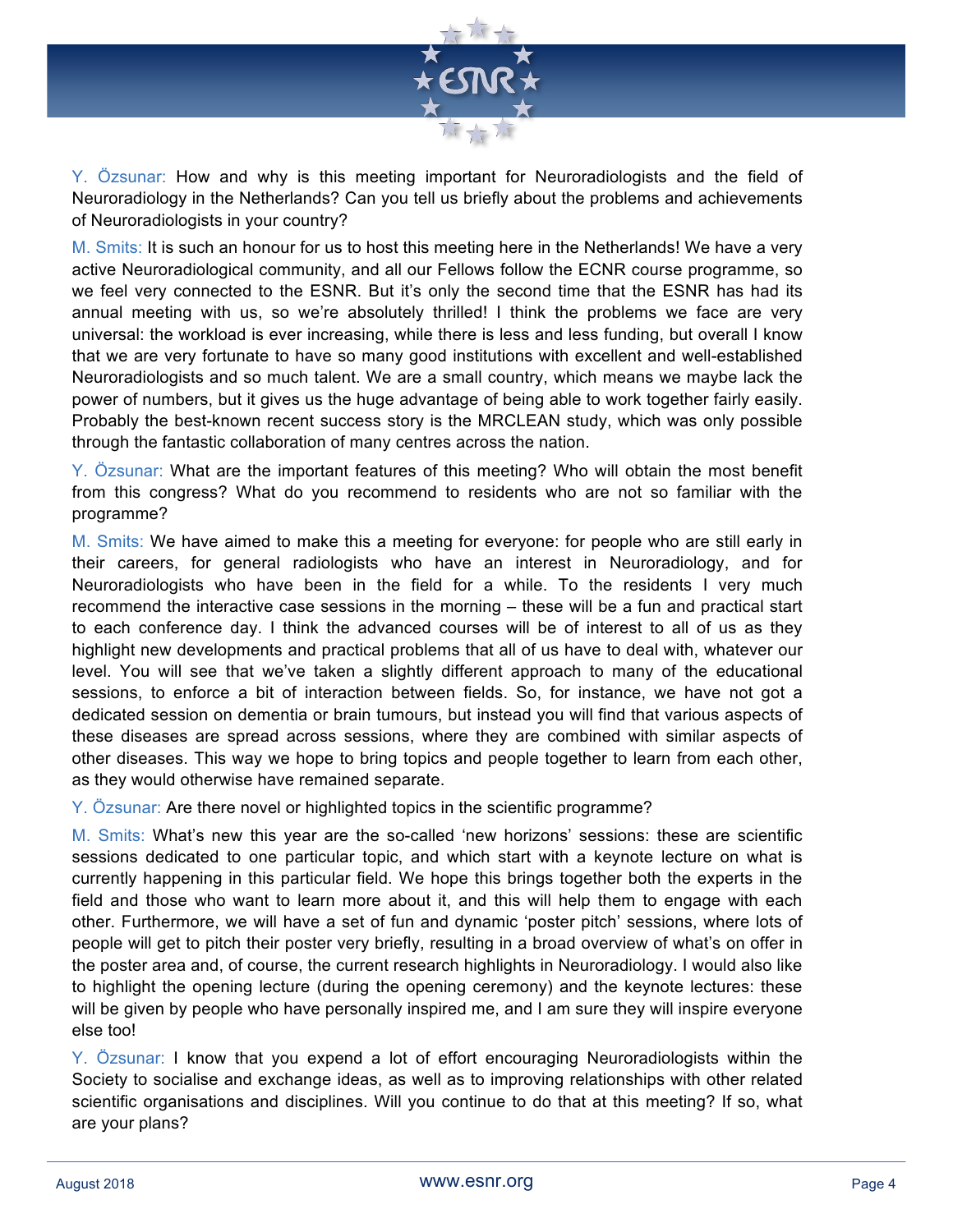

M. Smits: Absolutely! As I said earlier, by taking a slightly different approach to the educational and scientific programme I'm hoping we can get people together who would otherwise maybe not meet. Also, the welcome reception and farewell dinner and party, which will be held at the SS Rotterdam, a beautifully restored cruise ship, will provide ample opportunity for people to meet and socialise. I've tried to put a lot of new talents on stage, and I hope that they will form a bridge between the established experts in our field and those who have just entered Neuroradiology. With regards to other organisations and disciplines, as you know I am Vice President of the European Society for Magnetic Resonance in Medicine and Biology (ESMRMB), and that link will be quite visible. Through this position, and also as a past course director in the European School of MRI, I know a lot of excellent MRI teachers, and I've found some of the best willing to teach at our advanced course and in our educational programme. I would like to specifically highlight Professor Mark Griswold: he is the founding father of MR fingerprinting, which is a technique that will revolutionise MR imaging, and eventually our field as well. It is an immense honour that he has accepted our invitation to give a keynote lecture, and I really encourage everyone to come and listen: I guarantee you will be deeply inspired and won't think of MRI in quite the same way afterwards!

Y. Özsunar: Perhaps you could tell us how participants of this meeting can also enjoy the city of Rotterdam?

M. Smits: Well, by staying a few days longer because there won't be much time during the conference! Just kidding… The city has a lot to offer, but don't expect a typical Dutch city with canals, windmills and a central square with bars and terraces. Most of Rotterdam's city centre was destroyed in World War II, after which the canals were filled with rubble, and the city centre was rebuilt. You will still find a lot of historic sights outside the city centre, which are not very far and certainly worth your while, such as the Oude Haven (Old Harbour) and Delfshaven (Delft Harbour). There are plenty of museums for lovers of art and photography, but my personal highlights are really the city's architecture and the port. A walk through town and along the river will give you a great overview of the beautiful, and sometimes quite unexpected, sights, such as the new market hall, cube houses, bridges and skyline. For the runners amongst us: go to the riverbank! There are boat trips (with Spido) to the port, which is really very impressive, and definitely worth a visit. The main area for bars and restaurants is Witte de Withstraat, which can get very busy at weekends. For those who like something with a slightly rougher edge, the Fenix Food Factory is a must: there's exquisite food from all over the world, a microbrewery, a coffee roaster… all in old warehouses and in the area where the sailors used to hang out. Finally, you can't leave Rotterdam without saying hello to Desiderius Erasmus: you will find him on the Grotekerkplein, right in the city centre.

Y. Özsunar: Thank you very much for this interview. The Publication and Social Media Committee wishes everyone at the  $41<sup>st</sup>$  Annual Meeting of the ESNR a successful, joyful and interesting congress.

*Follow @ESNRad and @MarionSmits on Twitter and ESNR on Facebook to stay informed on the latest #ESNR2018 updates.*



EUROPEAN SOCIETY OF NEURORADIOLOGY 41<sup>ST</sup> ANNUAL MEETING, 25<sup>TH</sup> ADVANCED COURSE IN DIAGNOSTIC NEURORADIOLOGY & 10TH ADVANCED COURSE IN INTERVENTIONAL NEURORADIOLOGY - 23 SEPTEMBER 2018 · ROTTERDAM / THE NETHERLANDS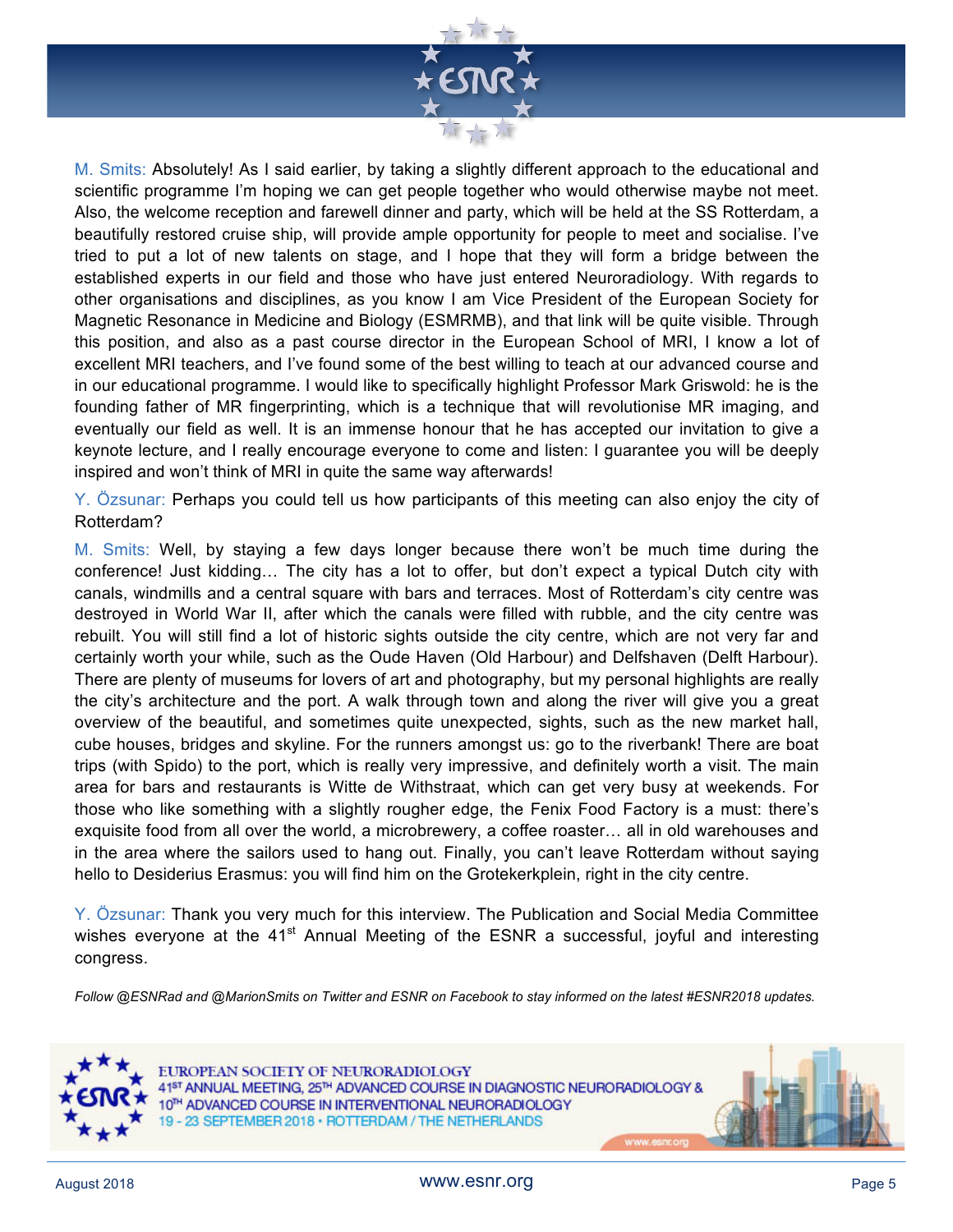

### Elections for candidacy of the ESNR Executive Committee Vice President's position

On behalf of the Executive Committee of the ESNR, we wish to advise you that the following candidates applied for the Vice President's position on the ESNR Executive Committee that becomes vacant as from 23 September 2018, the day after the General Assembly of the ESNR and during the ESNR Annual Meeting 2018 to be held in Rotterdam, Netherlands.

The candidates are:



#### Pia Maly Sundgren, Lund

Full Professor of Diagnostic Radiology and Head of the Department of Diagnostic Radiology, Institution for Clinical Sciences, Lund University and Vice-Director for the Lund BioImaging Centre (LBIC) at Lund University, Lund, Sweden, as well as Senior Consultant at the Section of Neuroradiology, Centre for Imaging and Physiology, Lund University Hospital, Lund, Sweden.

She is currently the Chair of the Committee of Paediatric Neuroradiology at ESNR and a member of the ESNR ExCom. She was the ESNR Congress President in 2017 and arranged a successful Annual Meeting in Malmö, Sweden. She is newly appointed President of the ISMRM. In addition, she is an active member of several boards of national and international societies such as ESR, WFNRS, and RSNA, and holds the EDiNR and EDiPNR.

Prof. Sundgren has extensive experience in paediatric and adult Neuroradiology and is a recognized faculty member on the different ESNR courses, in addition to the IDKD, ERASMUS and Galen courses. She is also a frequently invited lecturer at international events such as the annual meetings of ASNR, ECR, ISMRM and RSNA, among others. She has given over 300 lectures and workshops on various neuro topics.

She is a well-known and accomplished scientific researcher with many PhD students, several funded scientific projects and substantial grant funding, and has a strong track record of published articles and reviews in international journals. Her main research focuses are on advanced MR imaging in brain tumours and auto-immune disease.

Prof. Sundgren has, in recent years, received the following awards for her academic leadership, mentorship and teaching; Michigan Clinical and Translational Research Distinguished Mentor Award (2014), ISMRM Outstanding Teachers Award (2016), and Lund Medical Faculty Minerva Award for Academic Leadership (2018). She is known among her peers for her integrity, loyalty, commitment and dedication.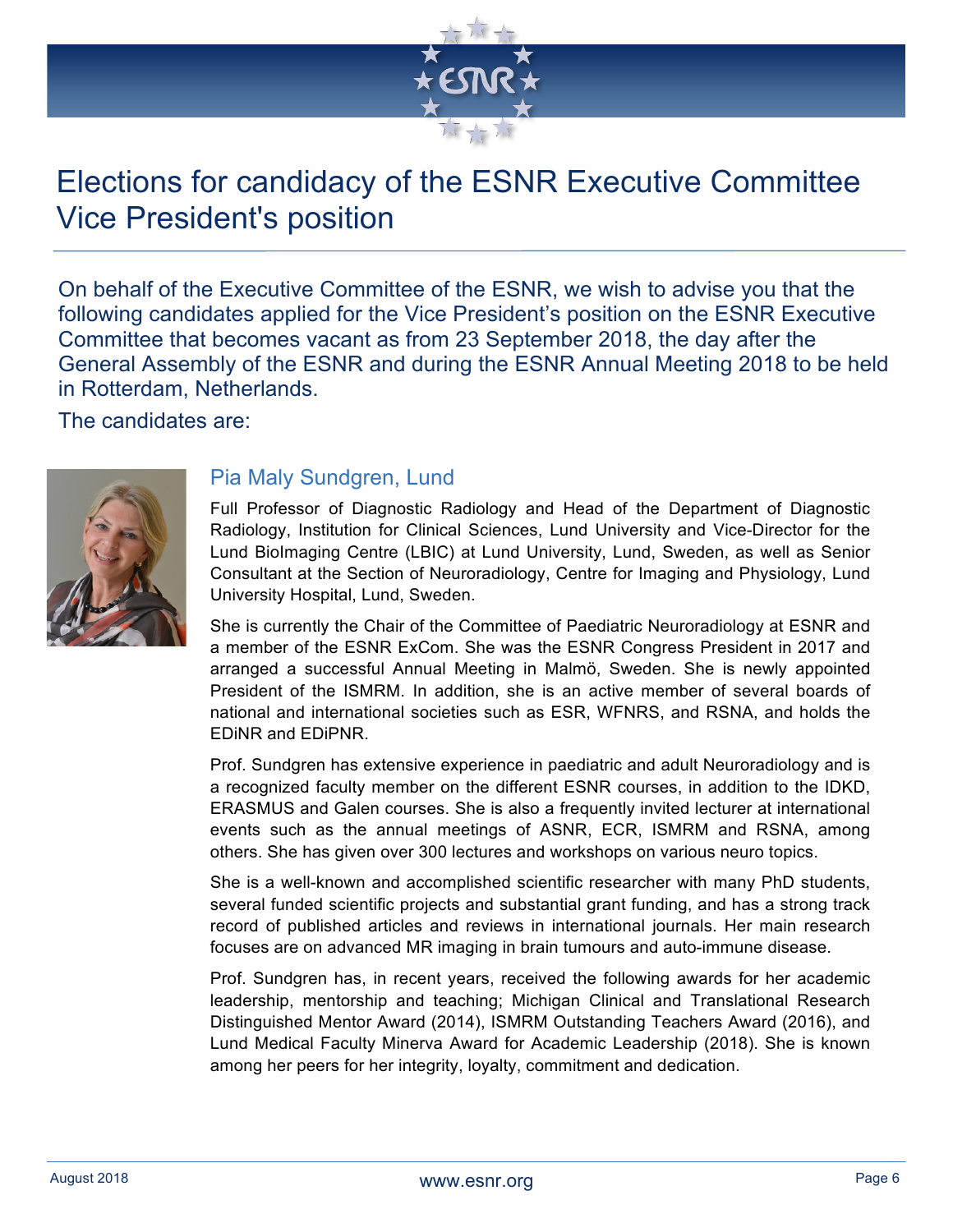



#### Tarek Yousry, London

**Posts:** I started my medical studies in Cairo, Egypt, graduated in Munich and obtained the Qualification from the Ludwig-Maximillians-Universität, Munich, in 1997.

In 2001, I was appointed to the Chair of Neuroradiology, Head of the Division of Neuroradiology and Neurophysics and Head of Lysholm Department of Neuroradiology, Queen Square, London.

**Research:** Documented by more than 250 papers (Radiology, Brain, Lancet Neurology, NEJM), an H-index of 55 and supported by more than £23 million grant income, my research extends from basic science – MR microscopy at 9.4T – to clinical application using advanced MRI techniques to improve diagnosis and treatment of diseases (MS, movement disorders, neuromuscular diseases, brain tumours).

**Teaching:** Reflecting my very strong interest in teaching, I have established the following:

a) Functional Neuroanatomy course (co-directed with T. Naidich)

b) MSc in Advanced Neuroimaging

c) International Clinical Neuroradiology Fellowship

I am frequently invited to many international conferences including the ESNR courses and conferences.

**ESNR:** My involvement with ESNR affairs began as Chair of the Publication Committee (2012–15) and Presidential Councillor (2013–14) to President Turgut Tali.

My election in 2014 (and subsequent re-election in 2017) to the Chair of the Diagnostic Committee, gave me the opportunity to create a formidable group which developed and realised a very ambitious programme to advance our field, promote the next generation of leaders and advocate civility, diversity and respect. We developed for the first time:

a) Working Groups, leading to ESNR-recommendations/guidelines, the first one being published in 2018 (M. Smits)

b) Level III ECNR courses: Glioma Imaging, which will be repeated with further courses planned for 2019

c) ESNR Scientific Fellowship, which now has three recipients

d) ESNR code of conduct to be first used at the ESNR Conference in Rotterdam.

Symposium Neuroradiologicum: In 2018, I was elected President of the XXIII SNR, London 2026, with our department being the only one to have been selected three times.

We sincerely thank the candidates for their dedication to ESNR and wish them the best for the elections. Voting will be possible via our website from 21 August, 2018 until 20 September, 2018 at 00:00 CET. We thank you in advance for voting and showing your interest in ESNR.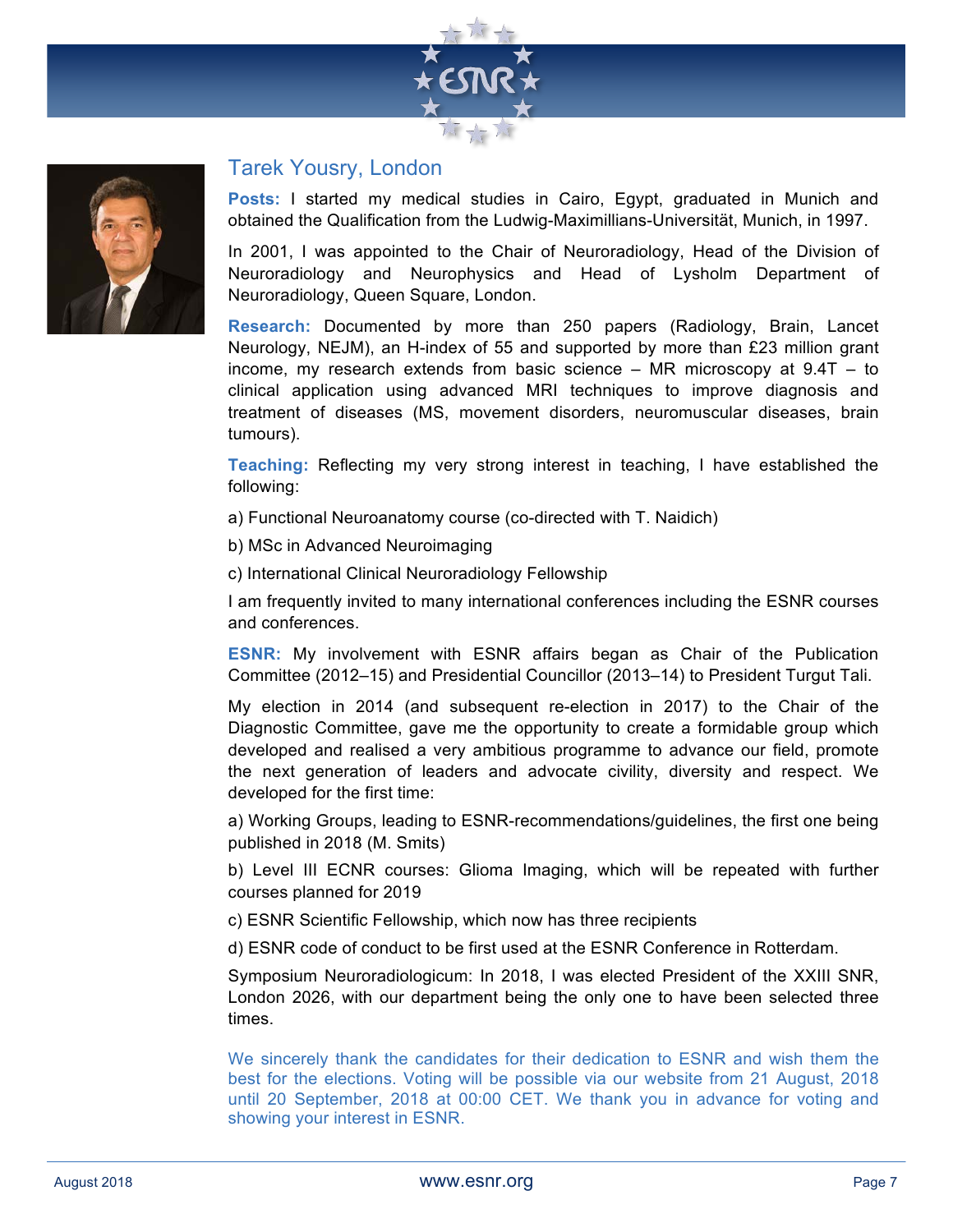





### ESNR meets Portugal

Rotterdam, as Port of Inspiration, will host this new ESNR initiative, presided over by Prof. Marion Smits. It is obviously a great honour for Portugal, and for Portuguese Neuroradiology in particular, to initiate this new cycle of tributes to all ESNR member countries. The Portuguese Society of Neuroradiology (SPNR), aware of the value of shared commitment and contribution, has prepared a brief but diverse programme with a real insight into Portugal via our specialty. This includes different lectures, discovering the past, present and future of our specialty, but also about present-day basic and clinical neuroradiological research in our country. It has also prepared a symbolic scientific historic exposition and film exhibition of the world health and neuroimaging diaspora – a brief history of our universal Legacy, including some contributions from Portugal.

Proud of our world-famous neuroscience pioneers, but with the responsibility to publicly make known their historic scientific works and their contribution to the evolution of medical science (with unequivocal evidence in actual neuroradiological procedures), SPNR, in association with Egas Moniz House Museum, printed an exclusive edition to be offered to all participants, to commemorate the  $90<sup>th</sup>$  anniversary of the first cerebral angiography in vivo on 28 June 1927: The Legacy of Egas Moniz in Present-day Neuroradiology – a global perspective, a book with renowned international contributions and also various historical/ documental research.

Because an initiative like ESNR meets Portugal always offers great opportunities for exchanging knowledge, sharing scientific progress and ideas, but is also an excellent occasion to disseminate other cultural national aspects, a typical Fado musical performance will be presented during the event, offering a simple way to celebrate in a multicultural city 2018 – European Year of Cultural Heritage.

Finally, we believe that the already guaranteed success of the Annual Meeting in Rotterdam will undoubtedly be an extension, in another form, of the neuroradiological diasporas initiated by several worldwide pioneers, providing new tools for future specialty challenges, both diagnostic and interventional. With great excitement, the Portuguese Neuroradiology will host the 2020 ESNR Annual Meeting in Lisbon, reinforcing again Portugal, as one homeland of Neuroradiology.

 *Pedro de Melo-Freitas*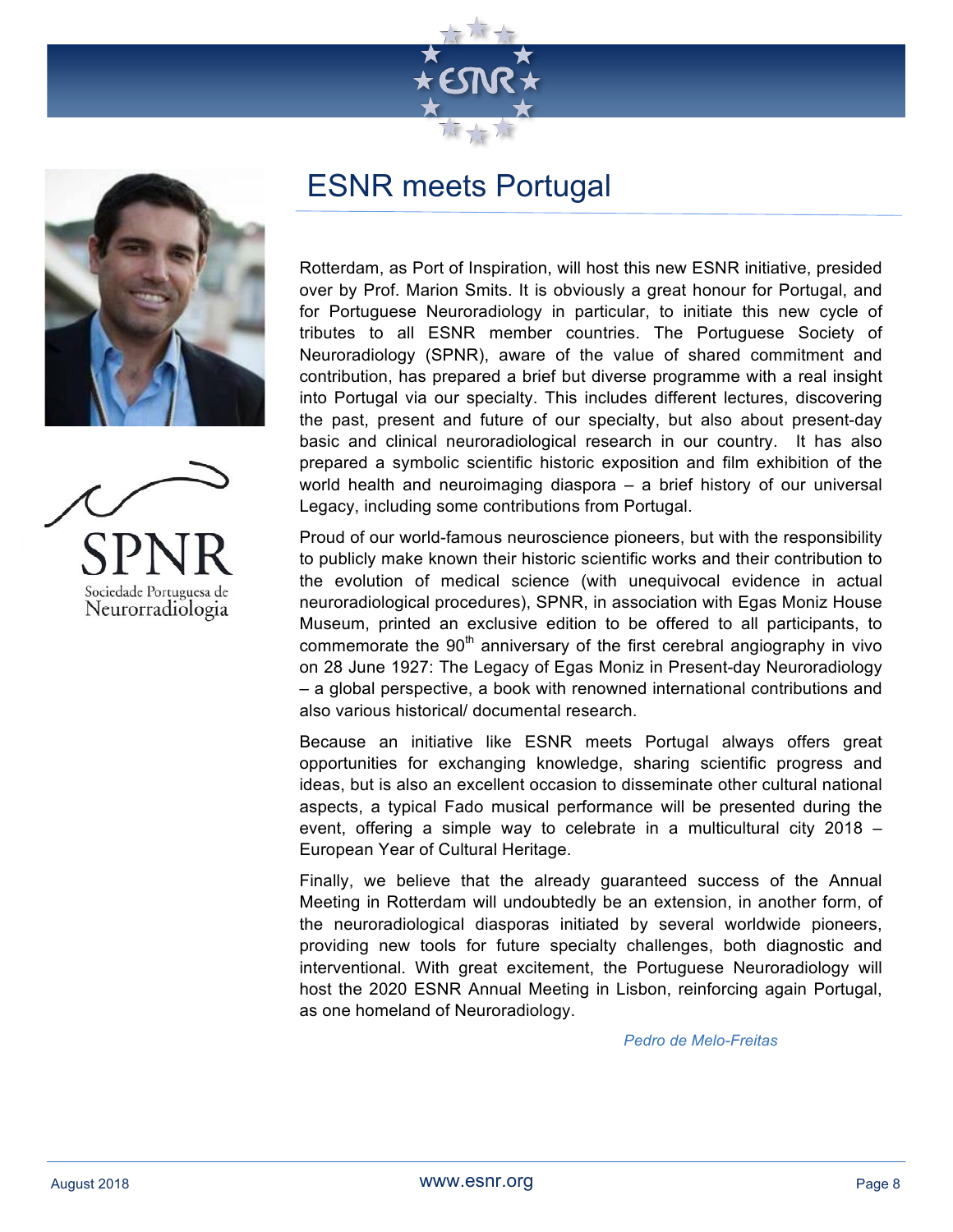

### The 2018 one-year Research Fellowship Programme in Diagnostic Neuroradiology



Announcement of the winner of the Fellowship: Laura de Jong

Recipient of the 2018 One-Year Research Fellowship Programme in Diagnostic Neuroradiology

The ESNR Neuroradiology Diagnostic Committee has established an annual 12-month Research Fellowship in Diagnostic Neuroradiology with the purpose of stimulating cross-border research exchanges in Neuroradiology across Europe.

In the 2018 call for applicants, we received six applications from across Europe. The 2018 Fellowship was assessed by Professor Stephen Stuckey (Melbourne, Australia), Dr. Antonio Rocha (Sao Paulo, Brazil), Prof Meike Vernooij (Rotterdam, the Netherlands) and Prof Marion Smits (Rotterdam, the Netherlands).

The recipient for 2018 is Dr. Laura de Jong (Leiden, the Netherlands), for her project entitled 'Value of interictal ASL perfusion in the detection of focal cortical dysplasia'. Dr. de Jong will conduct the project at the Centre Hospitalier Sainte Anne (Paris, France) with support from Prof. Dr. Catherine Oppenheim and Dr. Charles Mellerio.

After her studies in medicine at the Leiden University Medical Centre (LUMC), Dr. de Jong worked for three years as a PhD student at the National Institute on Ageing (Bethesda Maryland, USA), under the supervision of Prof. Mark van Buchem and Dr. Lenore Launer. During this period she gained experience in conducting both clinical and large-scale epidemiological neuro-imaging studies. Subsequently, she finished her training in Radiology at the LUMC with a special focus on neuroradiology.

The 2019 fellowship will be announced shortly. For more information go to

www.esnr.org/en/education/fellowships-and-grants/12-months-researchfellowship-in-diagnostic-neuroradiology/

*The Diagnostic Committee of the ESNR*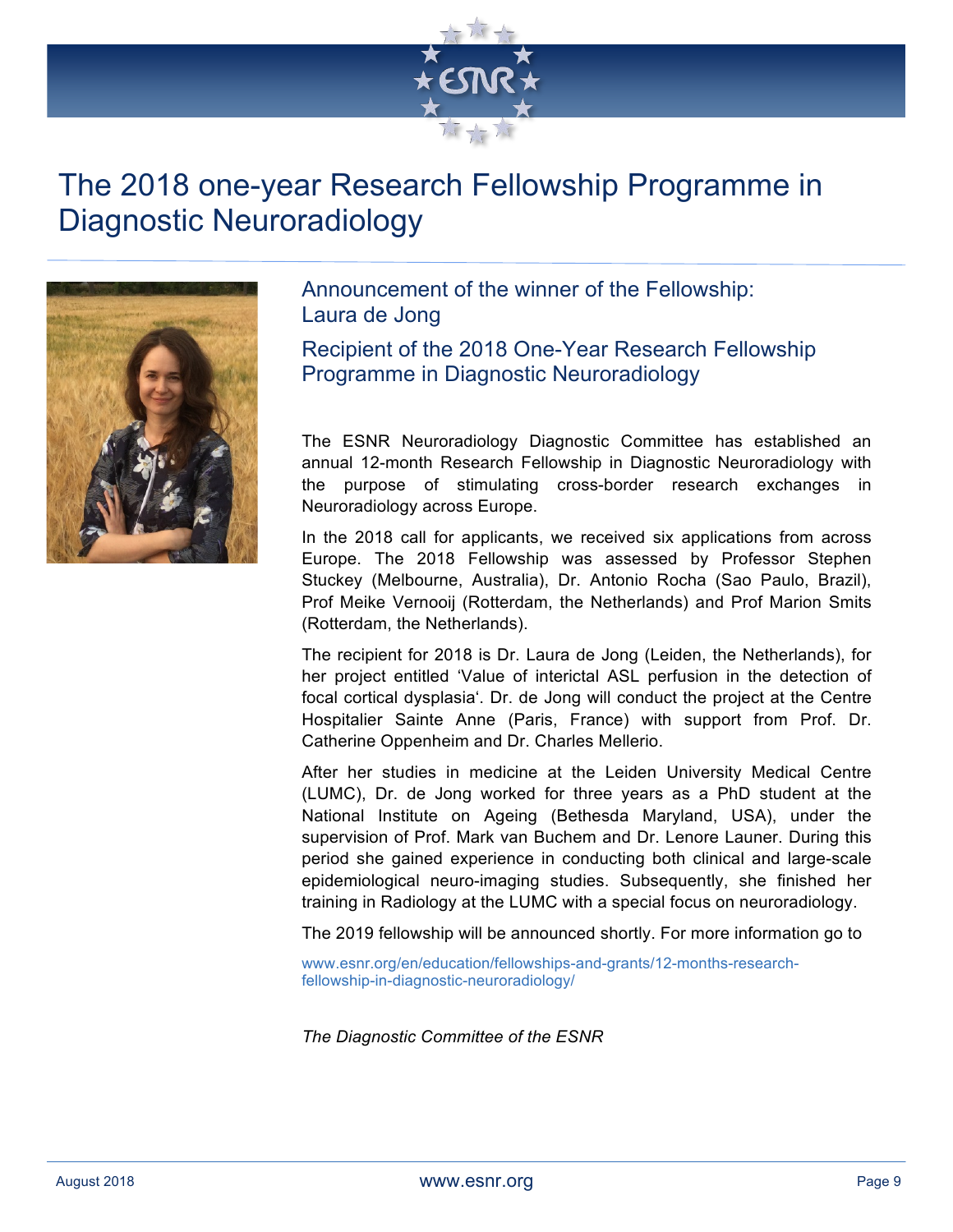

# ESNR News

#### Joint session between ESNR and ASNR ASNR 56<sup>th</sup> annual Meeting, Vancouver, Canada, 1-6 June, 2018

Once again, and according to the agreement signed between ESNR and ASNR, a joint session between these two societies was organized during the ASNR  $56<sup>th</sup>$  Annual Meeting, which took place in Vancouver, Canada on. 1–6 June, 2018. The session was dedicated to 'Imaging Biomarkers in Vascular Diseases', and ESNR was represented by Meike Vernooij (Rotterdam) and Rolf Jager (London), who made excellent presentations on 'Small Vessel Diseases' and on 'Cerebral Microbleeds and Cortical Superficial Siderosis'. They not only reviewed these topics, but also presented recent



research data originating from their own institutions. Finally, Ajay Malhotra, representing ASNR, gave an update of recent studies on the diagnosis and management of brain aneurysms.

*From left to right: Àlex Rovira, Rolf Jager, Meike Vernooij, Ajay Malhotra, and Osamu Sakai.*

The session was very well received, and many of the attendees recognized it as one of the best they had experienced at the meeting. The session was moderated by Osamu Sakai (ASNR) and Àlex Rovira (ESNR President).

#### Paul M. Parizel awarded the Schinz Medal by the Swiss Society of Radiology



Congratulations to the ESNR's and ESR's Past President, Prof. Dr. Paul M. Parizel, who has been awarded the Schinz Medal by the Swiss Society of Radiology.

Prof. Parizel was presented with the prestigious award, which is the Swiss society's highest honour, in a special ceremony at the Swiss Congress of Radiology which took place in Lausanne, on Friday 11 May 2018.

The image on the left shows Prof. Christoph Becker, Coordinator of International Relations for the Swiss Society of Radiology (left), who gave the laudatory speech, Prof. Paul M. Parizel (centre), and Prof. Dominic Weishaupt (right), who presented the award as President of the Swiss Society of Radiology.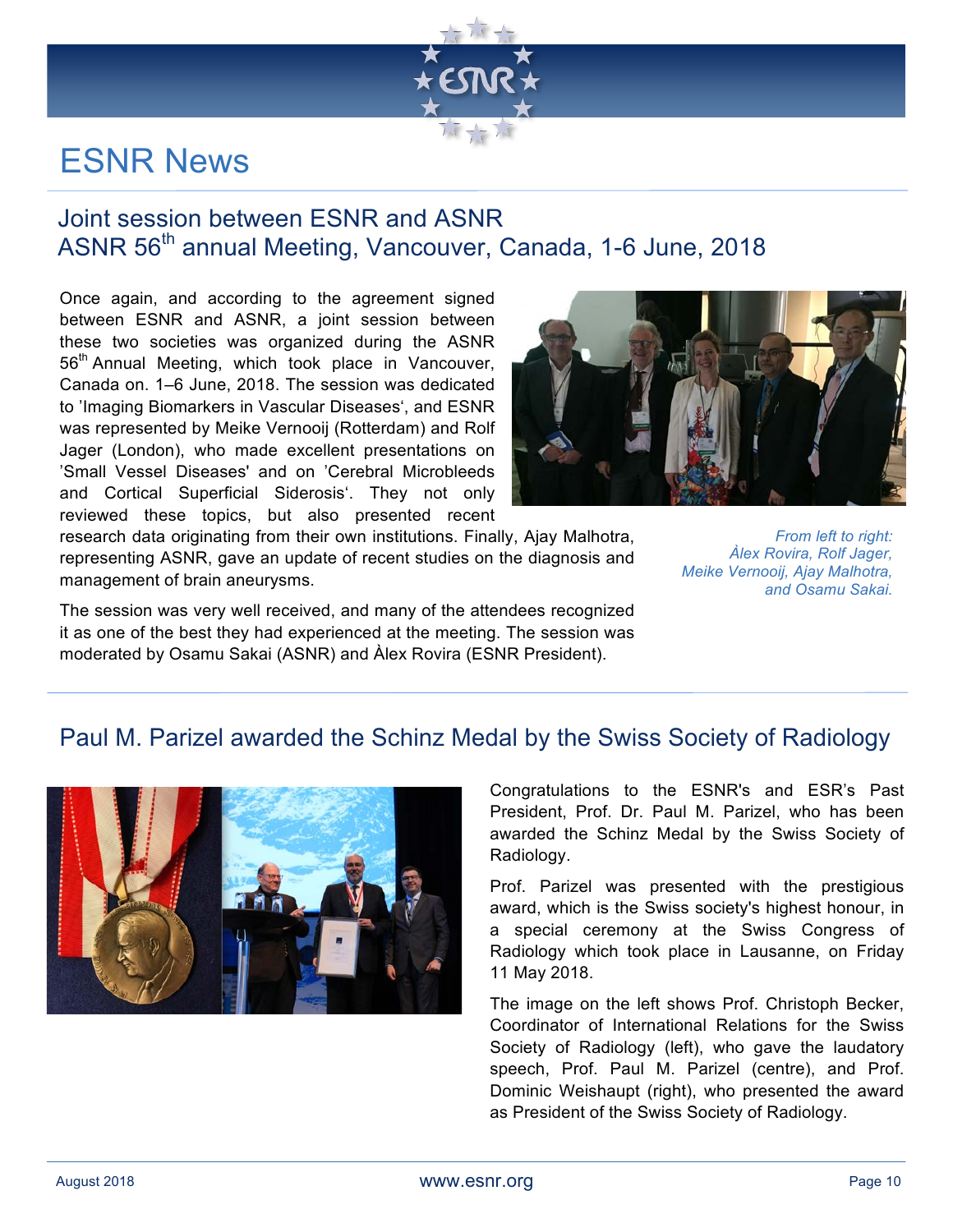

# Upcoming ESNR Courses

#### 2<sup>ND</sup> LEVEL: EUROPEAN COURSE IN NEURORADIOLOGY (ECNR)



15<sup>th</sup> Cycle, Module 1: Anatomy and Embriology 21–25 OCTOBER 2018, DUBROVNIK, CROATIA

The first module of the new cycle starts in October! The  $15<sup>th</sup>$  Cycle will be chaired by Prof. Majda M. Thurnher and Prof. Johan Van Goethem.

Module 1 is the first meeting to be organized solely by the newly established Meetings Branch of the ESNR Central Office. The course will be held in Dubrovnik, Croatia on 21-25 October, 2018.

The course is already fully booked! However, the waiting list is now open as some places may still become available!

Please check our website for further information and for the updated scientific programme.

#### 3<sup>RD</sup> LEVEL; ADVANCED COURSES – ESNR COURSES IN HIGHER QUALIFICATIONS



The 9<sup>th</sup> Advanced Course in Spine Neuroradiology will take place in Malta, on 8–10 November 2018, chaired by Prof. Luigi Manfrè - Chairperson of the Subspecialty Committee on Spine Neuroradiology.

Registration to the course is now open – the early bird deadline for registration is 1 August, 2018.

The course will be divided into two days of lectures and a one-day hands-on

course performed on phantoms. The exciting scientific programme will cover specific spine topics (degenerative, tumours, trauma etc.), starting from the clinical diagnosis, through to the final correct treatment: diagnostic knowledge & interventional expertise are two sides of the same coin.

World-renowned speakers will provide their know-how and expertise on the latest techniques.

Please check our website www.esnr.org for further information about the venue, accommodation, updated scientific programme and much more.